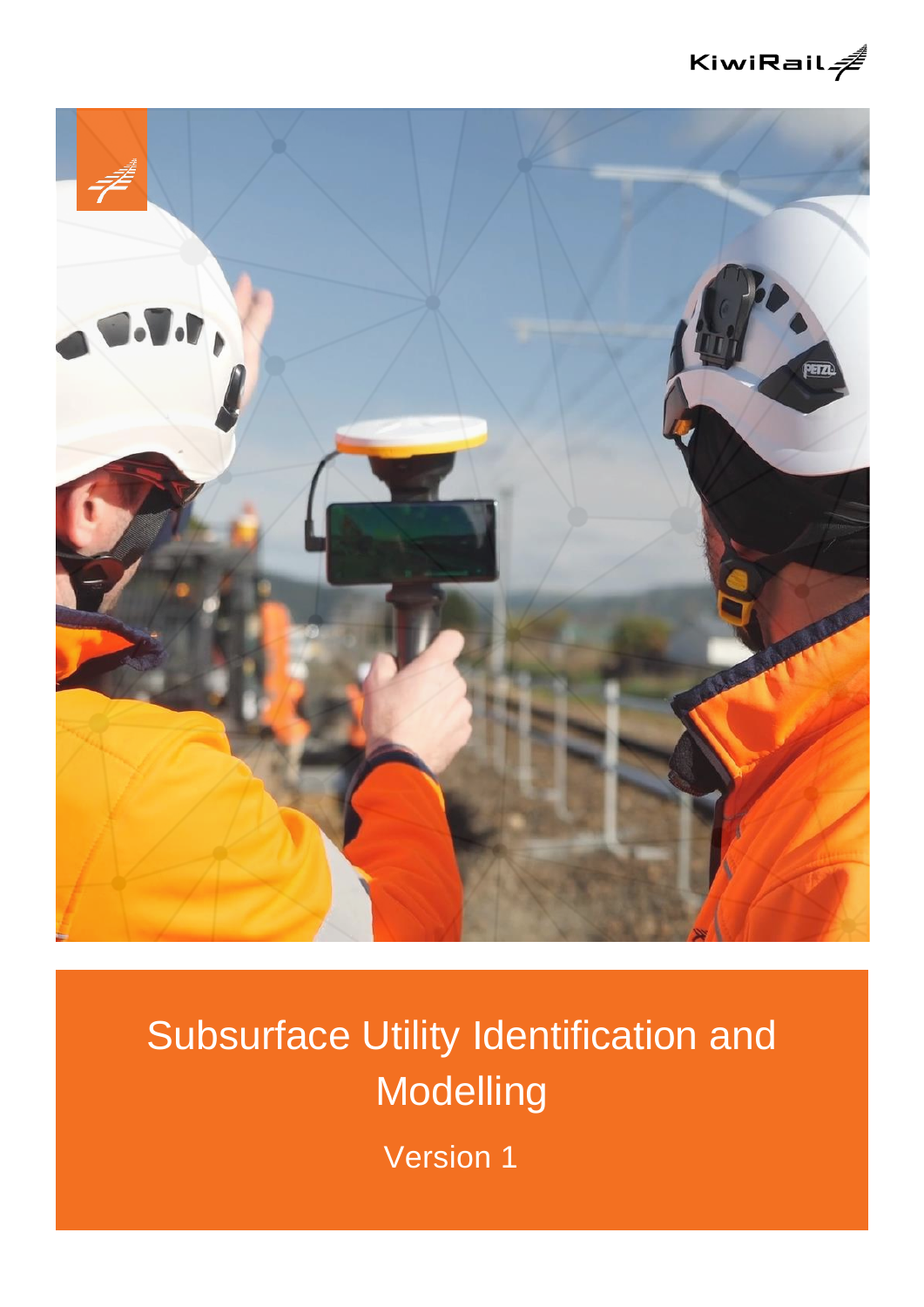#### **Document Control**

#### **Version History**

| <b>Version</b><br><b>Number</b> | <b>Version Date</b> | <b>Summary of Changes</b>                                                                                              | <b>Author</b>          |
|---------------------------------|---------------------|------------------------------------------------------------------------------------------------------------------------|------------------------|
| 1.0                             | 20/08/2021          | Publish for DE Framework (previous versions have informed<br>this version, prior to inclusion in within the Framework. | D Jannings / S<br>Zoie |
| 1.1                             | 24/11/2021          | Colour Scheme Update (3.4)                                                                                             | G Evans                |
| 1.2                             | 13/05/2022          | Included reference to new Digital Design Management<br><b>Guidance Note</b>                                            | N Wagner               |

#### **Reviewers' Name**

| <b>Reviewer Name</b> | <b>Date</b> | <b>Signature</b> | <b>Position</b>                       |
|----------------------|-------------|------------------|---------------------------------------|
| D Jannings           | 20/08/2021  |                  | Digital Engineering Programme Manager |

#### **Signed off by Approvers**

| <b>Approver Name</b> | <b>Date</b> | <b>Signature</b> | <b>Position</b>                          |
|----------------------|-------------|------------------|------------------------------------------|
| A Lyon               | 20/08/2021  |                  | Programme Director - Digital Engineering |

#### **Final Distribution**

| <b>Name</b> | Position                 |
|-------------|--------------------------|
| File        | $\overline{\phantom{a}}$ |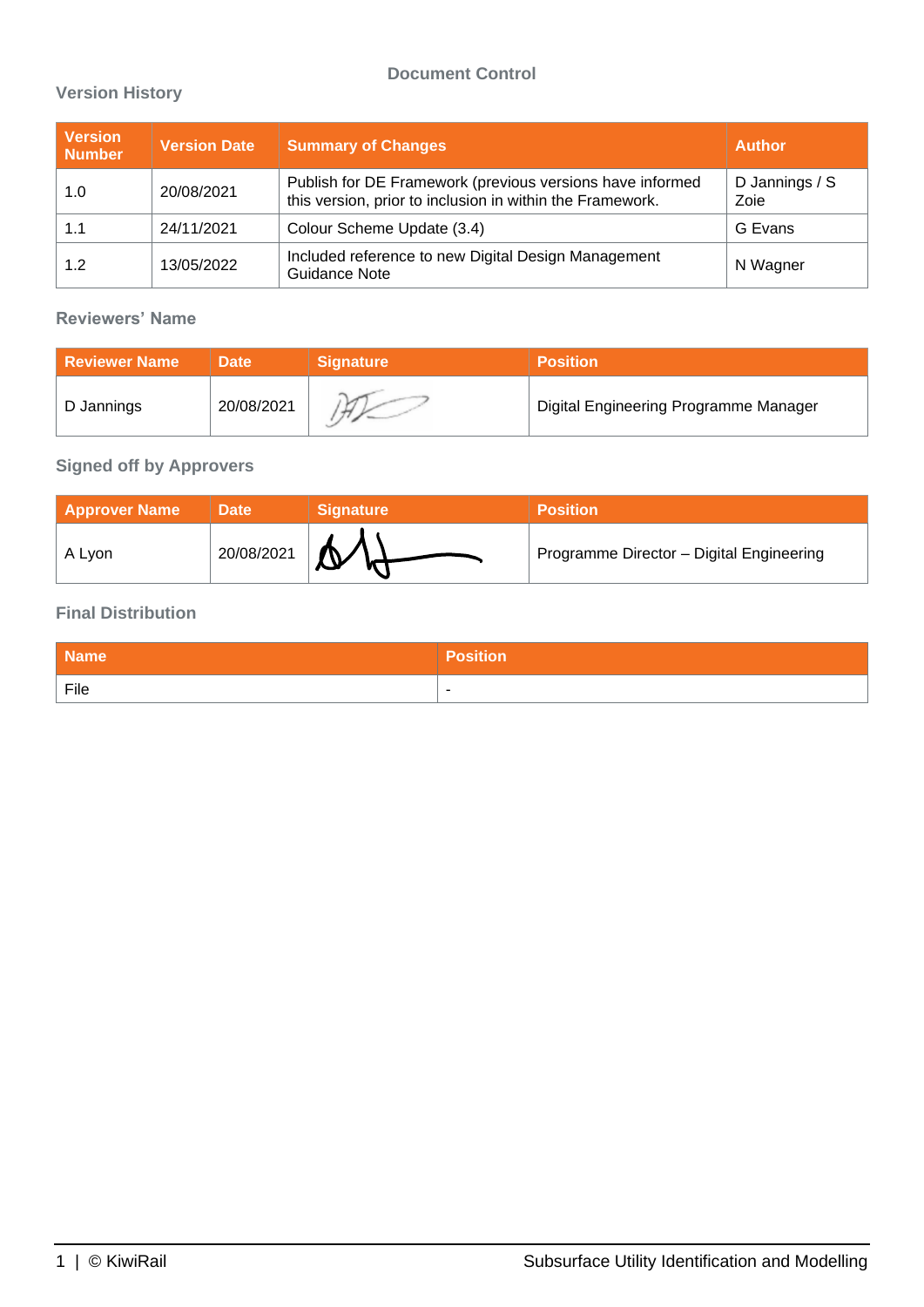# **Contents**

| 1              |     |  |
|----------------|-----|--|
|                | 1.1 |  |
|                | 1.2 |  |
|                | 1.3 |  |
| 2 <sup>1</sup> |     |  |
|                | 2.1 |  |
|                | 2.2 |  |
|                | 2.3 |  |
|                | 2.4 |  |
|                | 2.5 |  |
|                | 2.6 |  |
|                | 2.7 |  |
| 3              |     |  |
|                | 3.1 |  |
|                | 3.2 |  |
|                | 3.3 |  |
|                | 3.4 |  |
| 4              |     |  |
|                | 4.1 |  |
|                | 4.2 |  |
|                |     |  |

#### **Tables**

# **Figures**

|--|--|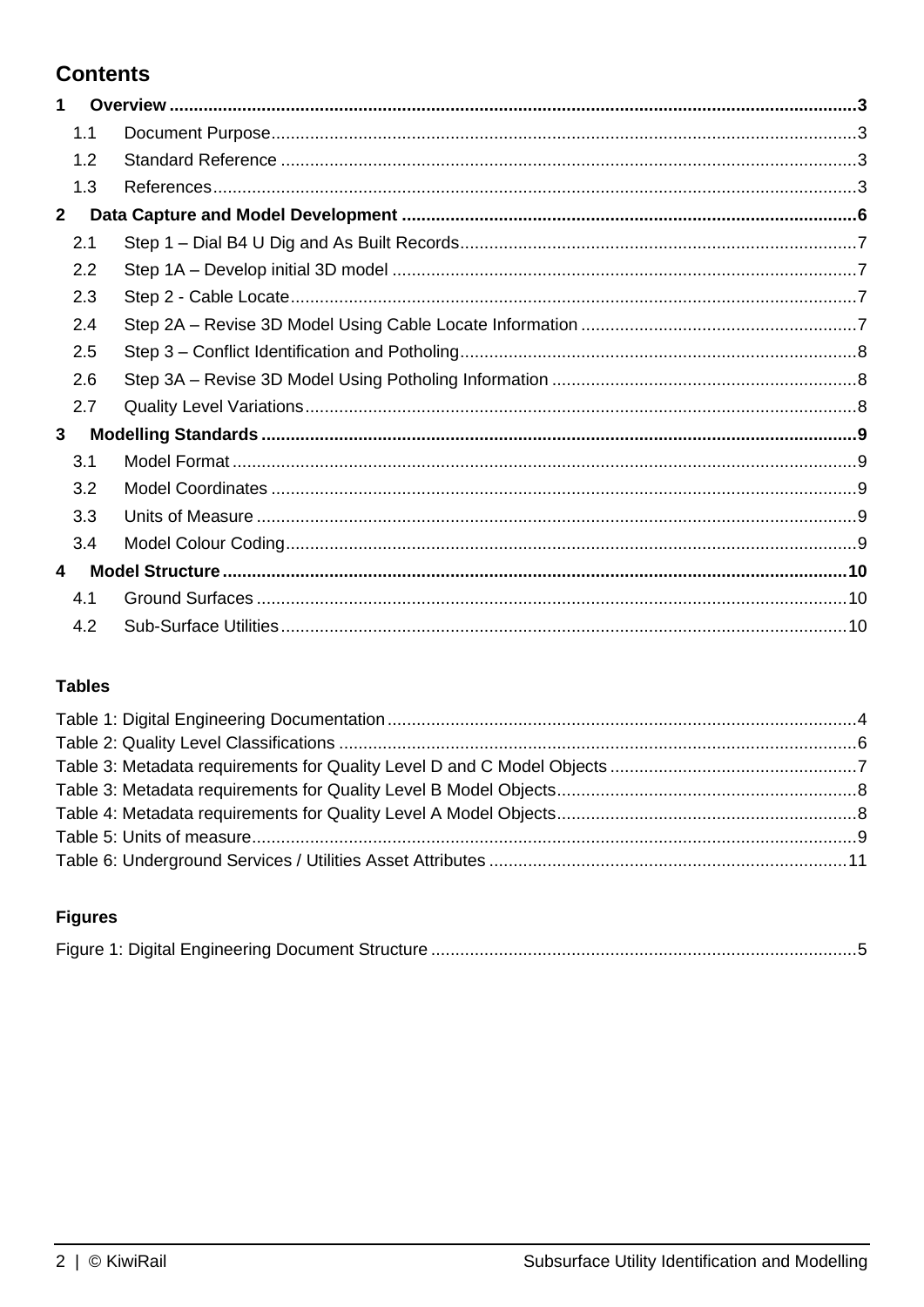## <span id="page-3-0"></span>**1 Overview**

#### <span id="page-3-1"></span>**1.1 DOCUMENT PURPOSE**

Utility strikes and uncovering unknown existing sub-surface utilities represents a significant project and safety risk to KiwiRail and its supply-chain. This document sets out requirements for the identification and modelling of existing sub-surface utilities on KiwiRail projects to ensure that work is performed safely, effectively and to the highest possible standard.

#### <span id="page-3-2"></span>**1.2 STANDARD REFERENCE**

For dated references, only the edited cited applies. For undated references, the latest edition of the referenced document (including any amendments) applies.

- AS 5488, Classification of subsurface utility engineering
- PAS 128, Specification for underground utility detection, verification and location
- SCIRT, Best practice subsurface utility location
- KiwiRail Standard S-ST-CW-2143 Cable Location Code of Practice

#### <span id="page-3-3"></span>**1.3 REFERENCES**

It should be recognised that this framework forms part of a larger document suite, and may draw reference to other relevant standards, requirements, specifications, or guidelines included in [Table 1.](#page-4-0)

[Figure 1](#page-5-0) below covers the DE document structure and the relationships between each of the documents, with [Table 1](#page-4-0) outlining the content of each document.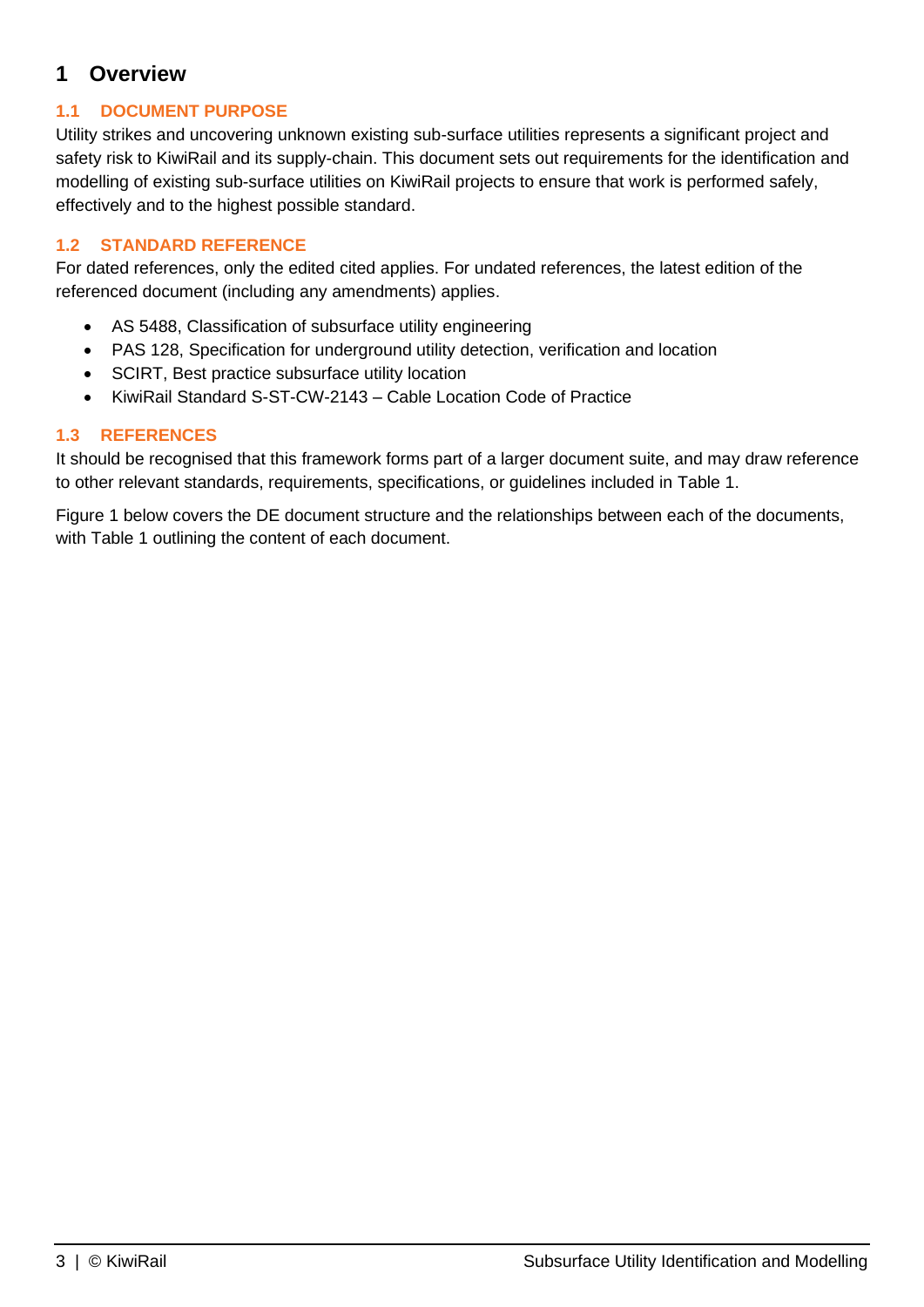#### <span id="page-4-0"></span>*Table 1: Digital Engineering Documentation*

| <b>Document</b>                                                    | <b>Purpose</b>                                                                                                                                                                                                                                                                             |  |  |  |
|--------------------------------------------------------------------|--------------------------------------------------------------------------------------------------------------------------------------------------------------------------------------------------------------------------------------------------------------------------------------------|--|--|--|
| <b>Enterprise</b>                                                  |                                                                                                                                                                                                                                                                                            |  |  |  |
| Digital Engineering Framework                                      | To outline KiwiRail's DE vision and overarching objectives                                                                                                                                                                                                                                 |  |  |  |
|                                                                    | To provide guidance as to where specific detail can be found in other documentation                                                                                                                                                                                                        |  |  |  |
| Digital Engineering Information<br>Standard - Part 1 (Management)  | Outlines the process of how information is managed and consumed within the context of a<br>project                                                                                                                                                                                         |  |  |  |
| Digital Engineering Information<br>Standard - Part 2 (Technical)   | Outlines the details of how information should be produced by an author to meet KiwiRail's<br>information requirements                                                                                                                                                                     |  |  |  |
| Subsurface Utilities Identification<br>and Modelling Guidance Note | How to identify, model and transmit subsurface utility information to KiwiRail within a project.                                                                                                                                                                                           |  |  |  |
| <b>Spatial Capture Framework</b>                                   | Outlines how spatial information is to be captured, created, referenced, and controlled.                                                                                                                                                                                                   |  |  |  |
| <b>Asset Data Dictionary</b>                                       | Outlines all the possible asset types, and their associated attribution requirements.                                                                                                                                                                                                      |  |  |  |
| GeoDocs Guidance Note                                              | Supplementary document which covers off the correct usage of the CDE, including details of<br>the background processes for those wanting additional detail.                                                                                                                                |  |  |  |
| Revizto Guidance Note                                              | How KiwiRail standardise the use of Revizto across the KiwiRail projects portfolio                                                                                                                                                                                                         |  |  |  |
| Digital Design Management<br>Guidance Note                         | Outlines how the DE tools & processes of KiwiRail's DE Framework can be embedded within<br>the design phase of a capital project to support & enable design management fundamentals.                                                                                                       |  |  |  |
| Project                                                            |                                                                                                                                                                                                                                                                                            |  |  |  |
| <b>Digital Engineering Execution</b><br>Plan (DEXP)                | Outlines how Digital Engineering will be completed throughout the scope of the engagement,<br>responding to the requirements outlined in the EIR.                                                                                                                                          |  |  |  |
|                                                                    | Outlines the roles and responsibilities within the supplier's organisation and can be used as a<br>form of assessment for the tender submission process.                                                                                                                                   |  |  |  |
|                                                                    | Pre-contract is to be prepared by the supplier, and the post-contract is collaboratively<br>developed between KiwiRail, its partners and the supplier.                                                                                                                                     |  |  |  |
| <b>Project Information Protocol</b>                                | Provides additional clauses which enable the scope of Digital Engineering to be amended to<br>the contract.                                                                                                                                                                                |  |  |  |
| Information Delivery Schedule                                      | Details the level of information need, required against asset data dictionary classifications,<br>throughout the project lifecycle.                                                                                                                                                        |  |  |  |
|                                                                    | Specifies the types of asset classifications expected throughout the scope of the project.                                                                                                                                                                                                 |  |  |  |
| Project Information<br>Requirements (PIR)                          | Includes general project information, including scope, stakeholders and high-level delivery<br>milestones                                                                                                                                                                                  |  |  |  |
|                                                                    | Outline the overarching project specific digital initiatives for implementation on the project.                                                                                                                                                                                            |  |  |  |
|                                                                    | PIR explain the information needed to answer or inform high-level strategic objectives within<br>the appointing party in relation to a particular built asset project. PIR are identified from both<br>the project management process and the asset management process. (extract from ISO) |  |  |  |
| Exchange Information<br>Requirements (EIR)                         | Breaks down the overarching project objectives in the Project Information Requirements into<br>the requirements of each engagement within a project at a detailed level.                                                                                                                   |  |  |  |
|                                                                    | Details the expectations of information delivery against the project milestones.                                                                                                                                                                                                           |  |  |  |
|                                                                    | EIR set out managerial, commercial, and technical aspects of producing project information.<br>The managerial and commercial aspects should include the information standard and the<br>production methods and procedures to be implemented by the delivery team. (extract from<br>ISO)    |  |  |  |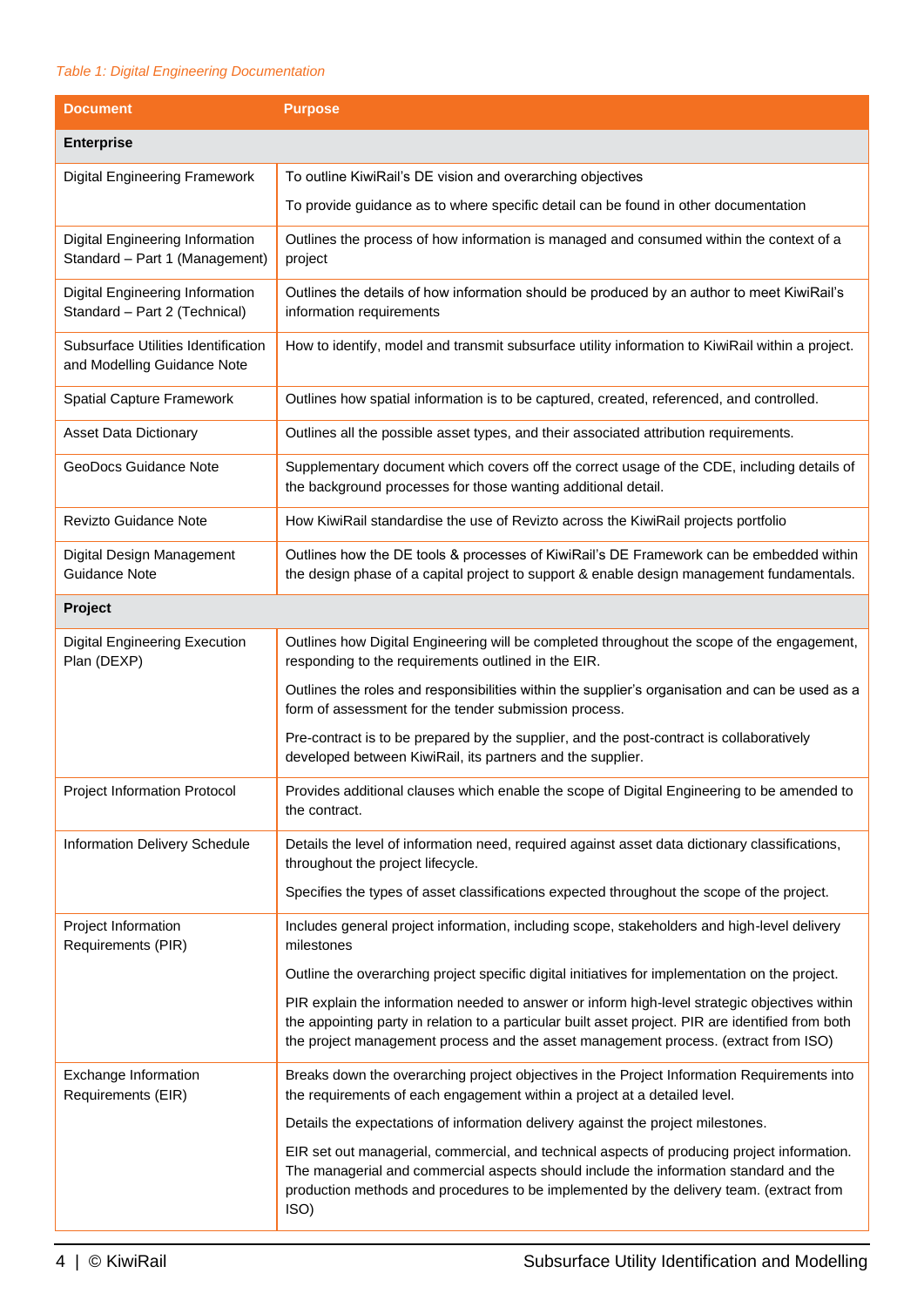

<span id="page-5-0"></span>*Figure 1: Digital Engineering Document Structure*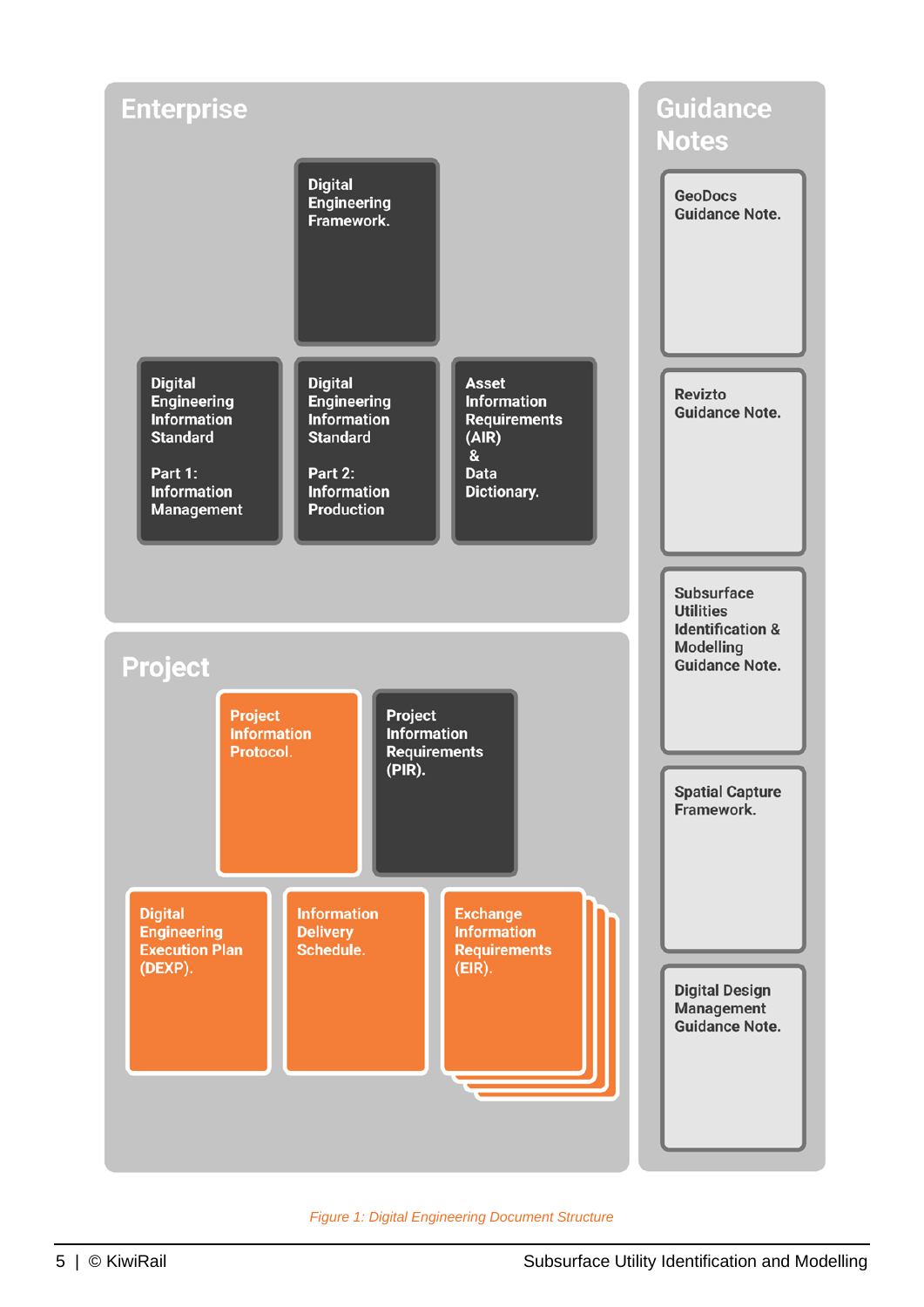# <span id="page-6-0"></span>**2 Data Capture and Model Development**

The development of an existing sub-surface utilities model shall be undertaken in stages, with information becoming more granular as each stage is complete. The following steps shall be followed identify and locate the existing services. Each step acts as a hold-point where the 3D model is further developed to incorporate the new information.

| Step 1  | Dial B4 U Dig and As Built Records                          |
|---------|-------------------------------------------------------------|
| Step 1a | Develop initial 3D model                                    |
| Step 2  | Cable Locate                                                |
| Step 2a | Revise 3D model using Cable locate information              |
| Step 3  | Conflict Identification and Potholing                       |
| Step 3a | Revise 3D model using Conflict Identification and Potholing |

Each step has a varying Quality Level (QL) classification in accordance with Australian Standard AS 5488. This shall be documented as part of the transmittal information that is delivered to KiwiRail alongside the 3D model.

A QL applies to a subsurface utility at the date that the information was obtained. Due to physical manmade and natural changes that may occur in the area around the subsurface utility since that data, at any future time and without further investigation the relative spatial position only indicates the best information available about the location of the subsurface utility. Similarly, catastrophic events such as earthquakes may affect the recorded absolute spatial position of the subsurface utility.

A description of each QL is in [Table 2](#page-6-1) below.

<span id="page-6-1"></span>*Table 2: Quality Level Classifications*

| <b>Quality</b><br>Level   | <b>Description</b>                                                                                                                                                                                                                                                                                                                                                                                                                                           |
|---------------------------|--------------------------------------------------------------------------------------------------------------------------------------------------------------------------------------------------------------------------------------------------------------------------------------------------------------------------------------------------------------------------------------------------------------------------------------------------------------|
| Quality<br><b>Level A</b> | (meets location accuracy standards for minimum risk when excavating) is the<br>highest Quality Level accuracy and consists of positive identification of the attribute and<br>location of a subsurface utility at a point to an absolute spatial position in three<br>dimensions. It is the only quality level that defines a subsurface utility as 'Validated'.                                                                                             |
| Quality<br><b>Level B</b> | (significant risk reduction) Provides relative subsurface feature locations in three<br>dimensions. The minimum requirement for QL-B is relative spatial position, this can be<br>achieved via an electromagnetic frequency locating device. An electronic location<br>provided by a DBYD Certified Locator to QL-B standard would have a maximum<br>horizontal tolerance of plus or minus 300mm and a maximum vertical tolerance of plus or<br>minus 500mm. |
| Quality<br><b>Level C</b> | (low accuracy and a high risk of damage) Is described as a surface feature correlation<br>or an interpretation of the approximate location and attributes of a subsurface utility asset<br>using a combination of existing records and site survey of visible evidence – for example<br>you can see the pit lids shown on the plan but the actual position of underground<br>connection between pits is still assumed.                                       |
| Quality<br>Level D        | (least accurate level and if used on its own has a high risk of damage) QL-D<br>information is generally obtained from existing records provided by utilities as a result of a<br>Dial Before You Dig enquiry being lodged. In many cases the asset depicted on the plan<br>is in a schematic format only and intended only to indicate its presence.                                                                                                        |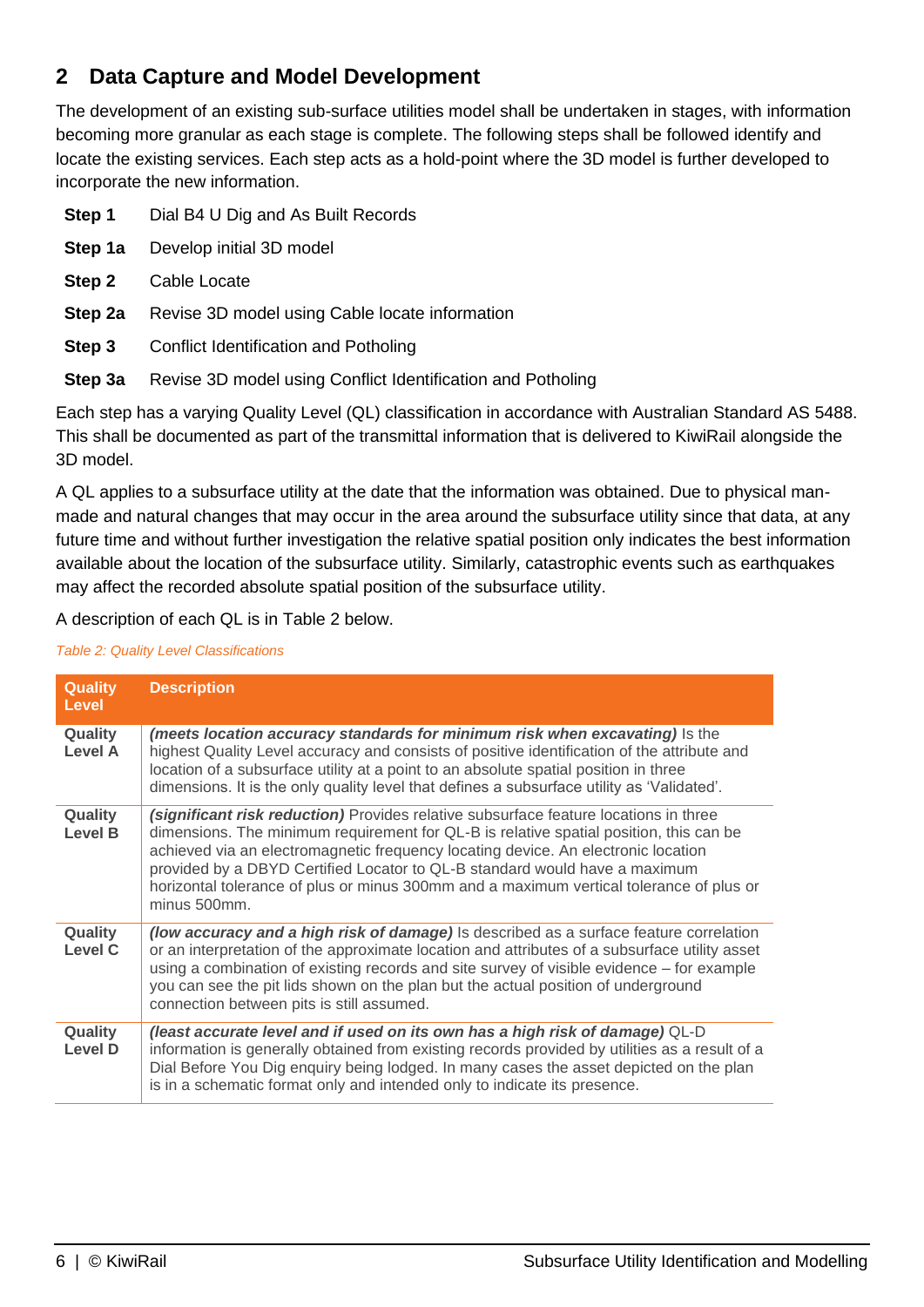#### <span id="page-7-0"></span>**2.1 STEP 1 – DIAL B4 U DIG AND AS BUILT RECORDS**

This step is undertaken to develop an initial picture of the underground services. Data is derived from a variety of sources and is generally considered to be unreliable. Models created are to be marked as Quality Level C or D based on the definitions in [Table 2](#page-6-1) above.

Dial B4 U Dig and As Built Records are considered to be either Quality Level D or Quality Level C depending on the information source as described below.

#### **Quality Level D**

Quality Level D is applicable to models that are developed from existing 2-dimensional records.

#### **Quality Level C**

Quality Level C is applicable to models that are developed using a combination of existing 2-dimensional records with site surveys to validate surface assets. For example, validating a manhole location through a measured site survey but the actual position of sub-surface pipework that connects into the manhole is based on existing 2-dimensional records.

#### <span id="page-7-1"></span>**2.2 STEP 1A – DEVELOP INITIAL 3D MODEL**

Once the Dial B4 U Dig information has been collated and its Quality Level confirmed, an initial 3D model shall be developed based on the record information to the best possible accuracy including the horizontal and vertical location of sub-surface utilities.

The 3D model shall include the following metadata:

#### <span id="page-7-4"></span>*Table 3: Metadata requirements for Quality Level D and C Model Objects*

| <b>Quality Level D</b> |               | <b>Quality Level C</b>                                                                                              |
|------------------------|---------------|---------------------------------------------------------------------------------------------------------------------|
|                        | Utility owner | Utility owner                                                                                                       |
|                        | Utility type  | Utility type                                                                                                        |
|                        |               | Feature codes of visible features including but not limited to pits, access<br>chambers, poles, valves and hydrants |

#### <span id="page-7-2"></span>**2.3 STEP 2 - CABLE LOCATE**

Following the development of the initial 3D model a cable locator shall be engaged. The underground services shall be located using standard wand (for cables) and snake (for pipes or empty ductwork) equipment. The located position of the sub-surface utilities shall be GPS surveyed. Models created are to be marked as Quality Level B based on the definitions in [Table 2](#page-6-1) above.

Cable Locate information is considered to be Quality Level B as described below.

#### **Quality Level B**

Quality Level B is applicable to models that are developed from existing 2-dimensional records and then further refined with Cable Locate information. Sub-surface utilities shall have a maximum horizontal tolerance of plus or minus 300mm and a maximum vertical tolerance of plus or minus 500mm.

Where there are contiguous utilities (e.g. a cluster of Chorus ducts) an indication of the horizontal extent of these shall be recorded to a minimum of Quality Level C.

#### <span id="page-7-3"></span>**2.4 STEP 2A – REVISE 3D MODEL USING CABLE LOCATE INFORMATION**

Once the Cable Locate information has been collated and its Quality Level confirmed, the initial 3D model shall be updated to reflect the new information and Quality Level. This will include updating sub-surface utility locations in the vertical and horizontal planes to improve accuracy.

The 3D model shall include the following metadata: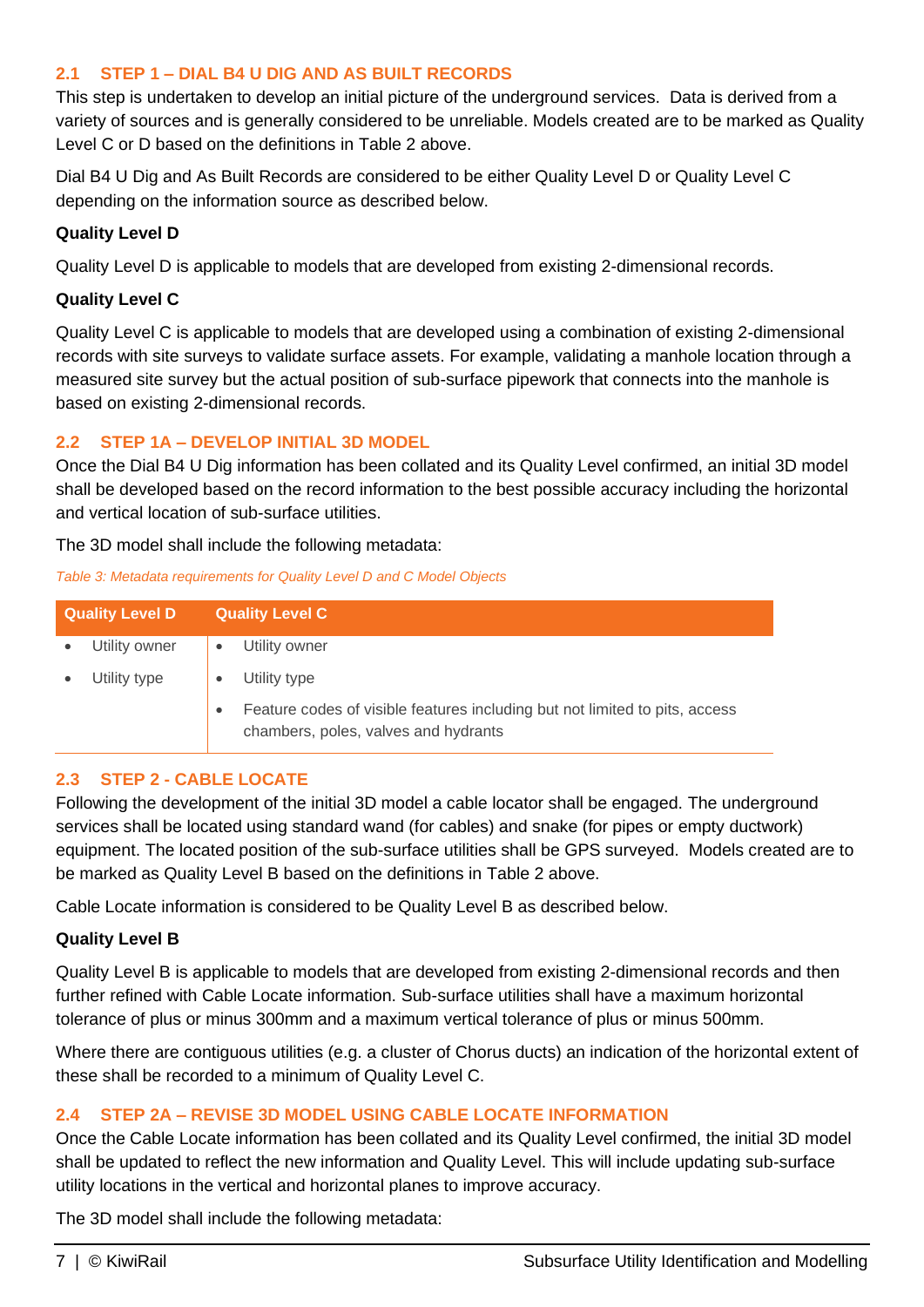#### <span id="page-8-3"></span>**Quality Level B**

- Utility owner
- Utility type
- Feature codes of visible features including but not limited to pits, access chambers, poles, valves and hydrants

#### <span id="page-8-0"></span>**2.5 STEP 3 – CONFLICT IDENTIFICATION AND POTHOLING**

Following the revision of the 3D model a conflict check shall be undertaken to identify any area where conflicts are considered likely (i.e. within 600mm horizontally of a service, or greater depending on the specific nature of the service and confidence in the alignment).

Services considered to be a high risk shall then be physically identified on site using not destructive digging (e.g. vacuum excavation). In case no underground services are found, any over digging or vicinity digging based on scale of risk and likelihood of conflict needs to be reviewed through a risk assessment process.

Models created are to be marked as Quality Level A based on the definitions in [Table 2](#page-6-1) above.

Conflict identification and potholing information is considered to be Quality Level A as described below.

#### **Quality Level A**

Quality Level A is applicable to models that are developed from existing 2-dimensional records, refined with Cable Locate information and then further refined with potholing information.

The location of a sub-surface utility at a point is accurate to an absolute spatial position in three dimensions.

#### <span id="page-8-1"></span>**2.6 STEP 3A – REVISE 3D MODEL USING POTHOLING INFORMATION**

Once the potholing information has been collated and its Quality Level confirmed, the revised 3D model shall be updated to reflect the new information and Quality Level. This will include updating sub-surface utility locations in the vertical and horizontal planes to reflect known positions.

The 3D model shall include the following metadata:

<span id="page-8-4"></span>*Table 5: Metadata requirements for Quality Level A Model Objects*

# **Quality Level B**

- Utility owner
- Utility type
- Feature codes of visible features including but not limited to pits, access chambers, poles, valves and hydrants

#### <span id="page-8-2"></span>**2.7 QUALITY LEVEL VARIATIONS**

Where the Quality Level varies along an alignment the model shall be broken down accordingly. A section of a model with QL-B may appear to be separate from a QL-A model. This is considered best practice as it alerts other users of the data to the varying confidence in the spatial position.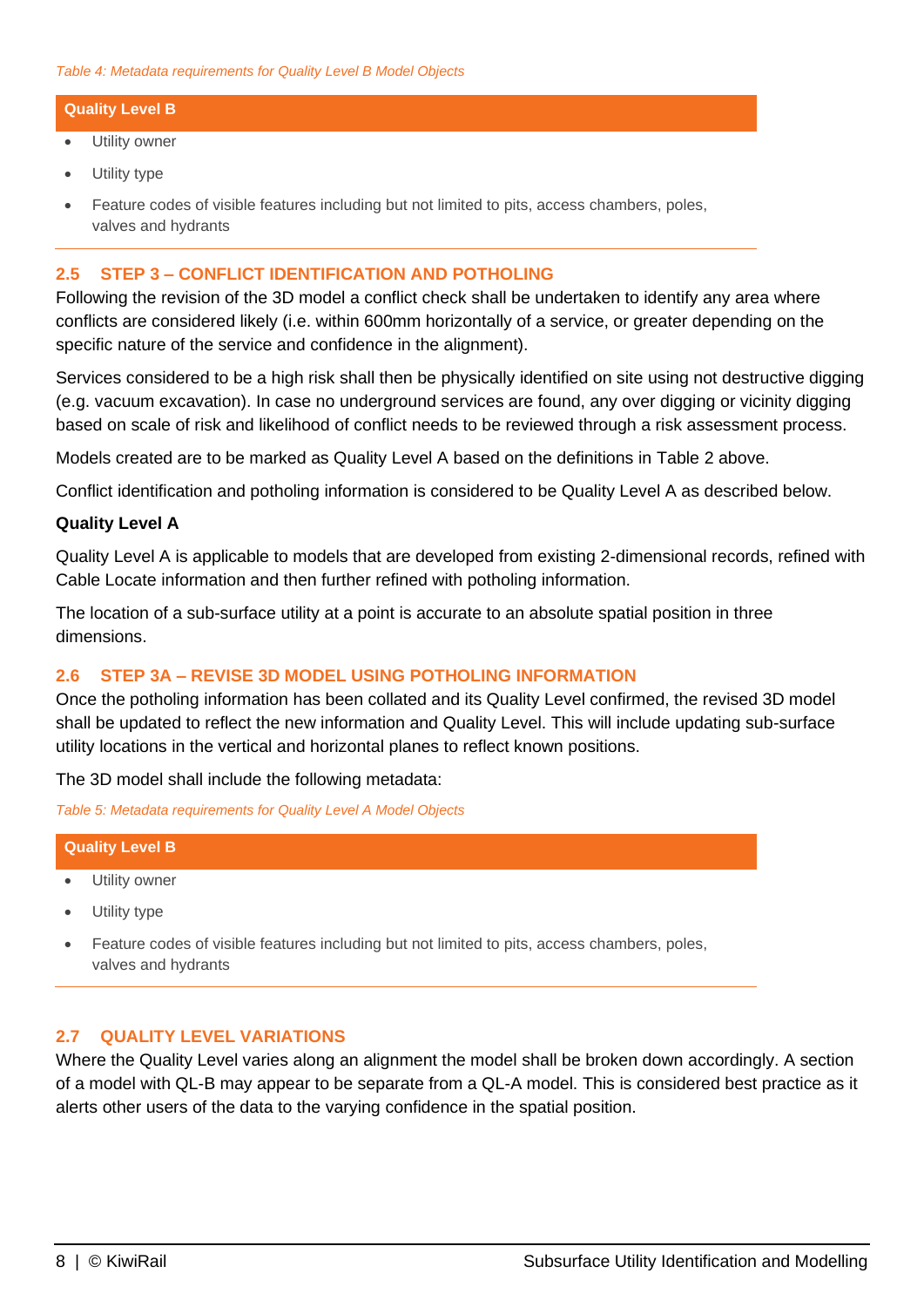# <span id="page-9-0"></span>**3 Modelling Standards**

3D models of sub-surface utilities shall be developed in accordance with the following requirements.

#### <span id="page-9-1"></span>**3.1 MODEL FORMAT**

All deliverables shall be transmitted in electronic .DWG format and developed in accordance with the KiwiRail Digital Engineering Framework document.

#### <span id="page-9-2"></span>**3.2 MODEL COORDINATES**

Where supported by the native authoring software, models shall be placed in or navigable to real world coordinates using the KiwiRail approved coordinate systems:

• Horizontal coordinates in terms of NZTM (or an applicable NZGD2000 local circuit where it is approved for a specific project site)

• Heights/levels must be in terms of NZVD2016

This supports the ease of integrating and coordinating various models and/or GIS data sources.

Where model authoring tools do not natively support real world coordinates, the model origin/project base point shall be setup to represent a survey control point centrally located within the site boundaries. All other survey control point(s) shall be visible within the site or model to provide enough information to allow models to be integrated and coordinated with other georeferenced data sources.

#### <span id="page-9-3"></span>**3.3 UNITS OF MEASURE**

All models shall be setup using metric units, with key units of measure for geometric data being as per [Table](#page-9-5) 6:

|                  | <b>Object Unit of Measure</b> |                | <b>Use</b>                    |  |
|------------------|-------------------------------|----------------|-------------------------------|--|
| <b>Attribute</b> | Unit                          | Abbrev.        |                               |  |
| Count            | <b>Number</b>                 | No.            | Count of an object            |  |
|                  | <b>Millimetres</b>            | mm             |                               |  |
| Length           | <b>Metres</b>                 | m              | Length or of an object        |  |
|                  | <b>Millimetres</b>            | mm             |                               |  |
| Height           | <b>Metres</b>                 | m              | Height of an object           |  |
|                  | <b>Millimetres</b>            | mm             |                               |  |
| Width            | <b>Metres</b>                 | m              | Width of an object            |  |
|                  | <b>Millimetres</b>            | mm             |                               |  |
| Depth            | <b>Metres</b>                 | m              | Depth of an object            |  |
|                  | <b>Millimetres</b>            | mm             |                               |  |
| Perimeter        | <b>Metres</b>                 | m              | Length of a perimeter         |  |
| Area             | Square metres                 | m <sup>2</sup> | Single face area of an object |  |
| Volume           | Cubic metres                  | m <sup>3</sup> | Volume of an object           |  |
| Weight           | Kilograms                     | kg             | Weight of an object           |  |

<span id="page-9-5"></span>*Table 6: Units of measure*

#### <span id="page-9-4"></span>**3.4 MODEL COLOUR CODING**

Model colour coding shall be used to assist in identification of assets. All underground service models shall be coloured in accordance with Appendix 4 of DEIS:2, and the supporting sections within Section 3.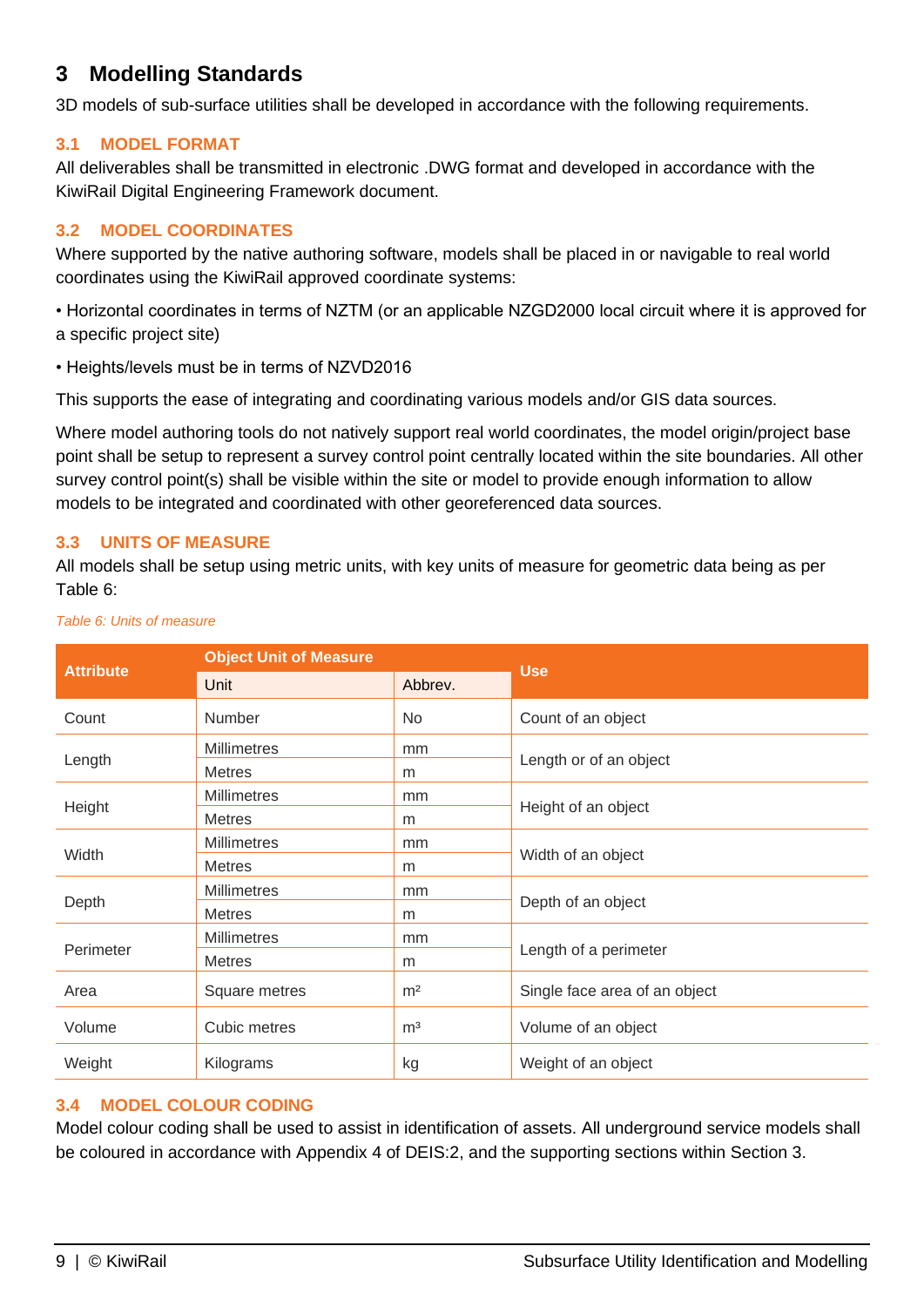## <span id="page-10-0"></span>**4 Model Structure**

All sub-surface utility models shall be created in a structured and hierarchical manner with the intended purpose of allowing specific areas of the model to be editable without the need for the whole model to be 'reserved' or 'checked out' to a single party.

The following sub-models shall be utilised to document site wide assets. Each asset group is maintained within a separate model to allow for easier utilisation in other design documentation as well as other information systems.

#### <span id="page-10-1"></span>**4.1 GROUND SURFACES**

This model shall contain a 3D Triangulated Irregular Network (TIN) surface representing the ground surface. Where TIN surfaces are created for Digitisation Work these are expected to be approximate surface models only.

#### <span id="page-10-2"></span>**4.2 SUB-SURFACE UTILITIES**

This model shall be used to contain all known sub-surface utilities. It shall be broken down into sub models based on utility type which would typically include, but not be limited to:

- Power/Control cabling and/or associated duct
- Earthing/Earth Grid
- Gas and Oil supply
- Communications / Fibre cables/ducts
- Water ducts (Mains / Fire)
- Wastewater (Sewer)
- Stormwater (Drainage) and Oil Containment
- Compressed Air Lines
- Other/Miscellaneous
- Unknown services (a service its located but its purpose unknown)
- Redundant services (services that are no longer in use but still present on site)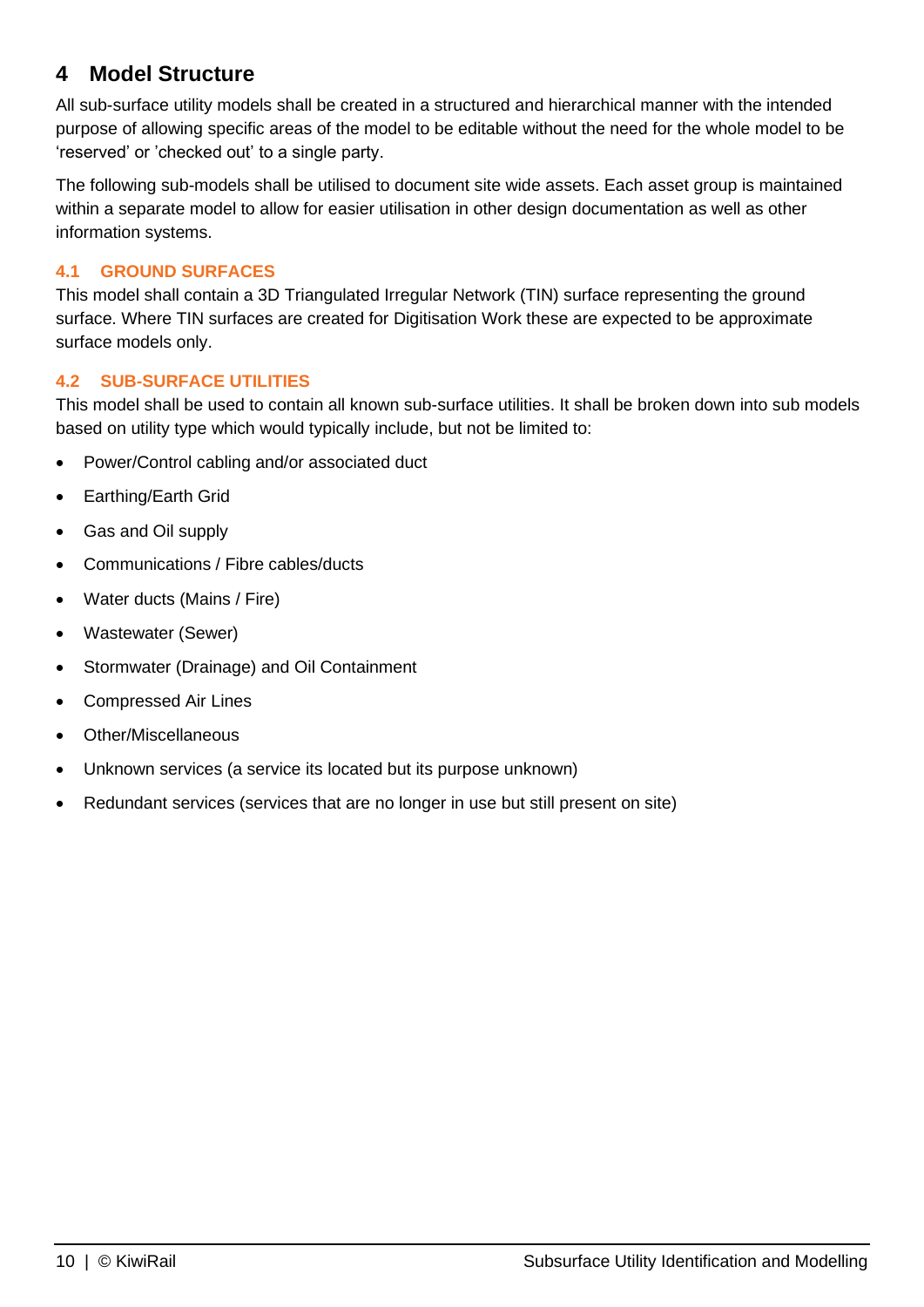#### <span id="page-11-0"></span>*Table 7: Underground Services / Utilities Asset Attributes*

| <b>Attribute</b><br><b>Name</b>      | UG_type                    | UG_material                                                            | UG_position             | UG_additions                                                              | UG_dia                                | Capacity                                                | Quality<br>level                    | Asset<br>owner               | <b>Status</b>                                                      | Configuration                                                                                                                                                                                               | Indicative<br>location                                                                        | <b>Interpolated location</b>                                                                                                                                                           | <b>Relative Hor</b><br>position                                                                             | <b>Relative Ver</b><br>position                                                                           | <b>Spatial</b><br><b>position</b>                                              |
|--------------------------------------|----------------------------|------------------------------------------------------------------------|-------------------------|---------------------------------------------------------------------------|---------------------------------------|---------------------------------------------------------|-------------------------------------|------------------------------|--------------------------------------------------------------------|-------------------------------------------------------------------------------------------------------------------------------------------------------------------------------------------------------------|-----------------------------------------------------------------------------------------------|----------------------------------------------------------------------------------------------------------------------------------------------------------------------------------------|-------------------------------------------------------------------------------------------------------------|-----------------------------------------------------------------------------------------------------------|--------------------------------------------------------------------------------|
| <b>Attribute</b><br><b>Full Name</b> | Service type               | service/duct material                                                  | Position                | Additions                                                                 | Duct diameter                         | Capacity                                                | Quality<br>level                    | Service<br>type              | <b>Status</b>                                                      | Configuration                                                                                                                                                                                               | Indicative<br>location                                                                        | Interpolated location                                                                                                                                                                  | Relative<br>horizontal<br>position                                                                          | Relative<br>vertical<br>position                                                                          | Spatial<br>position                                                            |
| Format<br><b>Description</b>         | [text]                     | [size][type][weight]                                                   |                         | LIST OF<br><b>EQUIPMENT</b><br>FROM KR                                    | [diameter]                            | [SHEER]/[MOMENT]/[AXIAL<br>ULS]                         | [text]                              | [text]                       | [text]                                                             | [text]                                                                                                                                                                                                      | [text]                                                                                        | [text]                                                                                                                                                                                 | [text]                                                                                                      | [text]                                                                                                    | [text]                                                                         |
| <b>Field Type</b>                    | alpha /<br>numerical       | alpha / numerical                                                      | alpha /<br>numerical    | alpha /<br>numerical                                                      | alpha / numerical                     | alpha / numerical                                       | alpha /<br>numerical                | alpha /<br>numerical         | alpha/<br>numerical                                                | alpha / numerical                                                                                                                                                                                           | alpha /<br>numerical                                                                          | alpha / numerical                                                                                                                                                                      | alpha /<br>numerical                                                                                        | alpha /<br>numerical                                                                                      | alpha /<br>numerical                                                           |
| <b>Mandatory</b><br>Field            | Yes                        | Yes                                                                    | Yes                     | Yes                                                                       | Yes                                   | Yes                                                     | Yes                                 | Yes                          | Yes                                                                | Yes for QL-A                                                                                                                                                                                                | Yes for QL-D                                                                                  | Yes for QL-C                                                                                                                                                                           | Yes for QL-B                                                                                                | Yes for QL-B                                                                                              | Yes for QL-<br>A, QL-B,<br>$QL-C$                                              |
| <b>Comment</b>                       | type of<br>utility/service | material of<br>duct/pipe/service<br>including<br>specification details | Where is the<br>service | additional<br>information such<br>as details of<br>equipment<br>installed | diameter of the<br>duct/service/cable | sheer / moment / axial ULS<br>from pole design schedule | The<br>quality<br>level<br>achieved | The<br>owner of<br>the asset | Status of<br>the asset at<br>the date<br>and time of<br>the survey | Reference to a sketch<br>or diagram. Provide<br>details of the<br>configuration of the<br>asset, e.g. if it is a<br>culvert containing<br>multiple pipes, a cross<br>section showing the<br>layout details. | The indicative<br>location of the<br>asset if no<br>absolute<br>location can be<br>determined | Reference to a<br>drawing or diagram<br>that shows the<br>location of the utility<br>with reference to<br>other features that<br>was used to<br>interpolate the<br>indicative position | A description of<br>the horizontal<br>position, in<br>meters (m),<br>relative to a<br>physical<br>structure | A description<br>of the vertical<br>position, in<br>meters (m),<br>relative to a<br>physical<br>structure | Location<br>information<br>(x,y for QL-<br>C)<br>$(x,y,z$ for<br>$QL-B, QL-A)$ |
| <b>Examples</b><br><b>Domains</b>    | Stormwater                 | PE100 SDR17                                                            | Above Ground            |                                                                           |                                       |                                                         | QL-A                                | <b>HCC</b>                   | In use                                                             | Refer to design<br>drawings CS-876c                                                                                                                                                                         | Refer to detail<br>plan 12345                                                                 | Refer to detail plan<br>12345                                                                                                                                                          | ± 0.3m                                                                                                      | ± 0.5m                                                                                                    | x,y<br>x,y,z                                                                   |
|                                      | Wastewater                 | PE100 SDR11                                                            | <b>Under Ground</b>     |                                                                           |                                       |                                                         | QL-B                                | Powerco                      |                                                                    |                                                                                                                                                                                                             |                                                                                               |                                                                                                                                                                                        |                                                                                                             |                                                                                                           |                                                                                |
|                                      | Potable<br>Water           | Class 2 RCRRJ                                                          | Surface                 |                                                                           |                                       |                                                         | QL-C                                | Chorus                       |                                                                    |                                                                                                                                                                                                             |                                                                                               |                                                                                                                                                                                        |                                                                                                             |                                                                                                           |                                                                                |
|                                      | Power LV                   | Class 3 RCRRJ                                                          |                         |                                                                           |                                       |                                                         | QL-D                                |                              |                                                                    |                                                                                                                                                                                                             |                                                                                               |                                                                                                                                                                                        |                                                                                                             |                                                                                                           |                                                                                |
|                                      | Power HV                   | Class 4 RCRRJ                                                          |                         |                                                                           |                                       |                                                         |                                     |                              |                                                                    |                                                                                                                                                                                                             |                                                                                               |                                                                                                                                                                                        |                                                                                                             |                                                                                                           |                                                                                |
|                                      | Signals<br>Power LV        | 110V                                                                   |                         |                                                                           |                                       |                                                         |                                     |                              |                                                                    |                                                                                                                                                                                                             |                                                                                               |                                                                                                                                                                                        |                                                                                                             |                                                                                                           |                                                                                |
|                                      | SignalsPower<br>HV         | 240V                                                                   |                         |                                                                           |                                       |                                                         |                                     |                              |                                                                    |                                                                                                                                                                                                             |                                                                                               |                                                                                                                                                                                        |                                                                                                             |                                                                                                           |                                                                                |
|                                      | <b>Fiber Optic</b>         | 600V                                                                   |                         |                                                                           |                                       |                                                         |                                     |                              |                                                                    |                                                                                                                                                                                                             |                                                                                               |                                                                                                                                                                                        |                                                                                                             |                                                                                                           |                                                                                |
|                                      | Gas                        | 3.3KV                                                                  |                         |                                                                           |                                       |                                                         |                                     |                              |                                                                    |                                                                                                                                                                                                             |                                                                                               |                                                                                                                                                                                        |                                                                                                             |                                                                                                           |                                                                                |
|                                      | Telecom                    | 12 pair                                                                |                         |                                                                           |                                       |                                                         |                                     |                              |                                                                    |                                                                                                                                                                                                             |                                                                                               |                                                                                                                                                                                        |                                                                                                             |                                                                                                           |                                                                                |
|                                      |                            | 24 pair                                                                |                         |                                                                           |                                       |                                                         |                                     |                              |                                                                    |                                                                                                                                                                                                             |                                                                                               |                                                                                                                                                                                        |                                                                                                             |                                                                                                           |                                                                                |
|                                      |                            | 48 pair                                                                |                         |                                                                           |                                       |                                                         |                                     |                              |                                                                    |                                                                                                                                                                                                             |                                                                                               |                                                                                                                                                                                        |                                                                                                             |                                                                                                           |                                                                                |
|                                      |                            |                                                                        |                         |                                                                           |                                       |                                                         |                                     |                              |                                                                    |                                                                                                                                                                                                             |                                                                                               |                                                                                                                                                                                        |                                                                                                             |                                                                                                           |                                                                                |
|                                      |                            |                                                                        |                         |                                                                           |                                       |                                                         |                                     |                              |                                                                    |                                                                                                                                                                                                             |                                                                                               |                                                                                                                                                                                        |                                                                                                             |                                                                                                           |                                                                                |